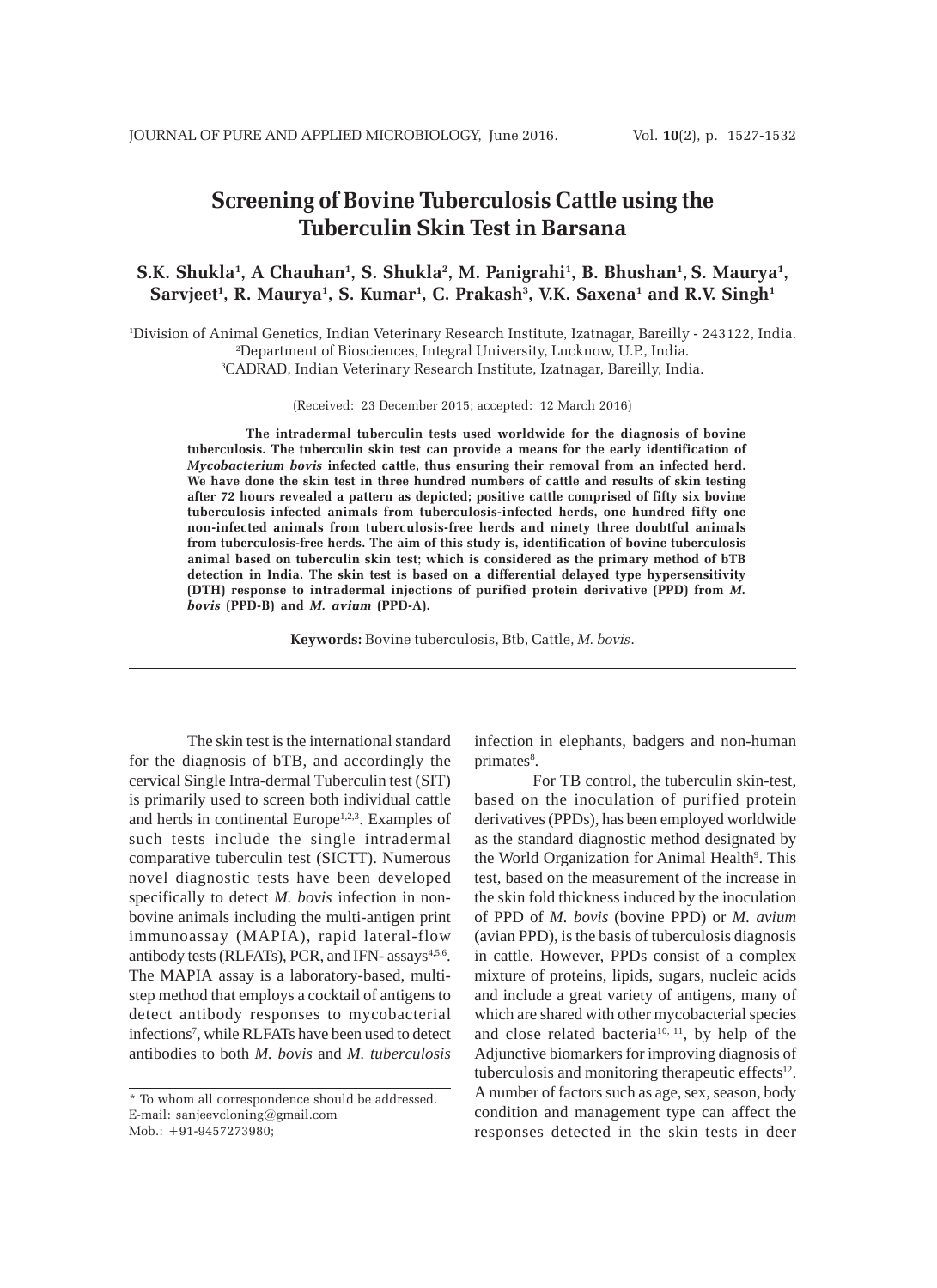compromising both sensitivity and specificity<sup>13</sup>. The identification and early disposal of such animals form the basis of national bovine tuberculosis eradication programmes world-wide. Success is dependent upon the removal of the infected animal before it becomes a source of infection of *M. bovis* for other animals. PPD bovis contains immunogenic proteins that are also present in non-tuberculous mycobacteria<sup>14</sup> which would compromise the specificity of the assay. Particularly, this specificity has been discussed when the most strict criterion (OD cut-off point PPD bovis  $e^{\prime\prime}$  negative control  $+$  0.05) has been used to classify animals as positive<sup>4</sup>.

The aim of this study is, identified bovine tuberculosis animal based on tuberculin skin test; outcome of a recent intradermal infection of PPD on the sensitivity of the SICTT, in a group of cattle naturally infected with bovine tuberculosis*.*

## **MATERIALS AND METHODS**

#### **Experimental animals**

Three hundred randomly selected animals, Kosi (46), Gir (54), Sahiwal (44), Deoni (56), Tharparkar (43) and Rathi (57) from dairy farm of Barsana, Mathura, Uttar Pradesh were selected for this study. All animal procedures were approved by animal ethics committee of Institute.

### **Mycobacterial antigens**

Both avian and bovine Purified protein derivative (PPD) supplied by Prionics and the Tuberculin PPDs of Prionics Lelystad are already applied in over 50 million skin tests annually in Europe.

# **The single intradermal comparative tuberculin test (SICTT)**

The most widely employed diagnostic method is based on intradermal tests but they have limitations in both sensitivity and specificity, detailed information about the SICTT and diagnosis of tuberculosis in cattle is discussed before<sup>15</sup>. Briefly, the test is read 72 h later, by comparing the relative millimetre increase in skin fold thickness (*in-vivo* cell mediated response to each tuberculin) at each injection site. The preparation, potency testing and labelling of each batch of tuberculin PPD must conform to the provisions of the standards laid down in the European Pharmacopoeia monographs for

J PURE APPL MICROBIO*,* **10**(2), JUNE 2016.

tuberculin  $PPDs<sup>16</sup>$ , the OIE manual for diagnostic tests and vaccines for terrestrial animals, WHO<sup>17</sup> requirements and the standards for the manufacture and use of bovine tuberculin as laid down in European Commission Directive 64/432/EEC<sup>18</sup>. According to WHO Technical Report Series No. 384 (World Health Organization, 1987), and as referenced in the OIE Terrestrial manual<sup>19</sup>, potency testing should be performed in the animal species, and under the conditions, in which the tuberculin will be used in practice. It goes on to say that periodic testing in tuberculous cattle is necessary however, this is not mandatory under any of the above.

#### **Test interpretation**

In accordance with directive 64/432/EEC, as amended<sup>18</sup>, the reaction at an individual injection site (either bovine or avian) is determined and considered negative 'if only limited swelling is observed, with an increase of not more than 2 mm without clinical signs such as diffuse or extensive oedema, exudation, necrosis, pain or inflammation of the lymphatic ducts in that region or of the lymph nodes, inconclusive 'if no clinical signs as mentioned (previously) are observed and if the increase in skin-fold thickness is more than 2 mm and less than 4 mm'; or positive (Table.1).

The comparative intradermal tuberculin test was conducted in all cattle using both avian and bovine purified protein derivatives (PPD). Intradermal injections of 0.1 mL (2500 IU/ mL) bovine PPD and 0.1 mL (2500 IU/ mL) avian PPD were administered in two shaved areas, 12 cm apart from each other in the middle of the neck, after having measured and recorded skin thickness with a Vernier Caliper. Skin thickness was measured again at both injection sites after 72 h. The reaction at each site was derived by measuring the difference of the skin thickness before and 72 h after the injection. An animal was considered positive if the bovine minus the avian reaction was greater than 4 mm. (Fig.1)

#### **RESULTS**

#### **Descriptive results of (SICTT)**

Our team member experts in rural practice ranging participated generally in bovine TB testing. A mean delay of 72 h post-injection is generally respected before the reading of the test result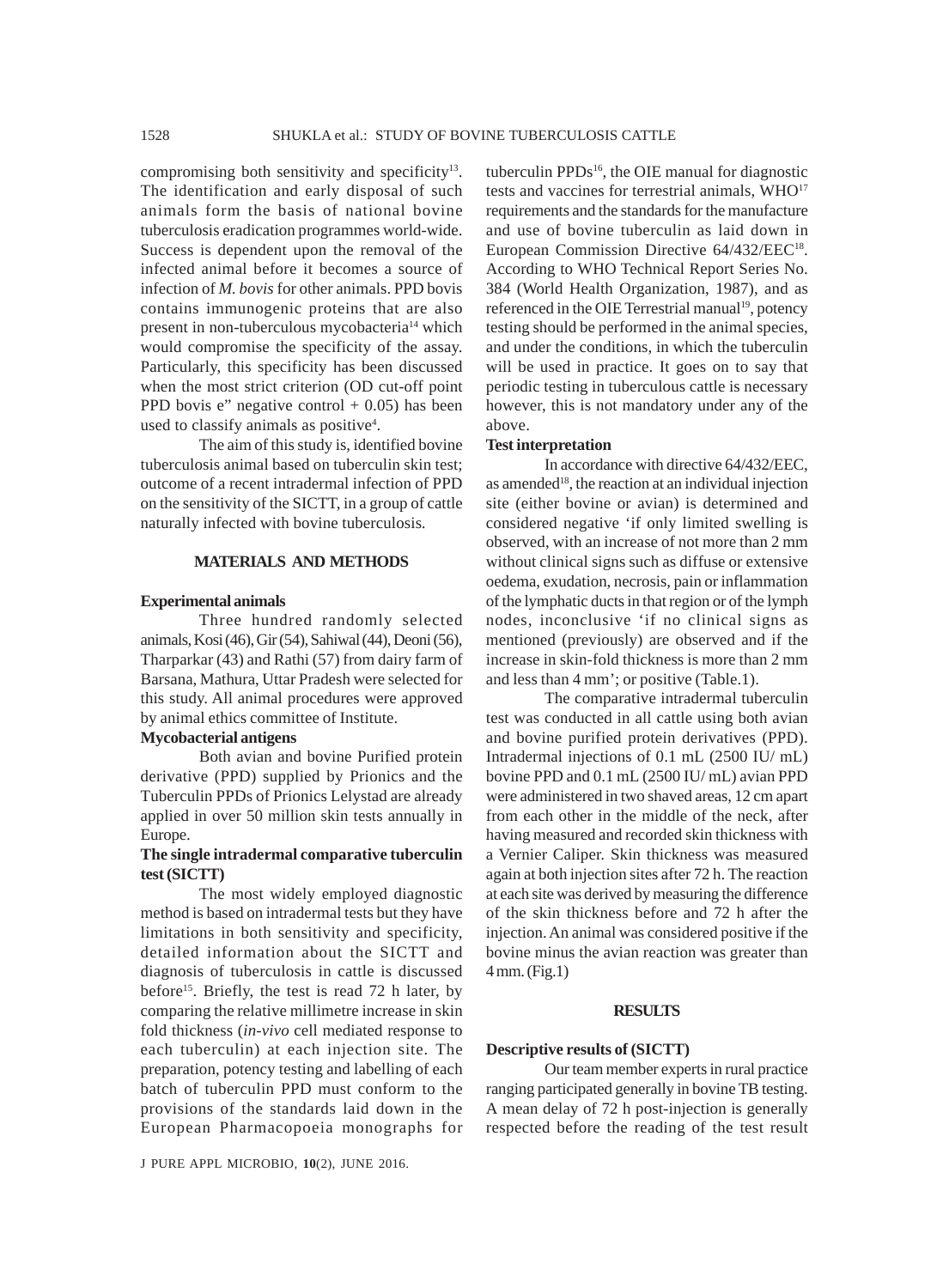(range 36–78 h). Regarding the type of reading of the response, the majority of veterinarians include the qualitative reading, which consists of the observation of inflammatory clinical signs such as oedema, exudation, necrosis, pain or inflammatory reaction of the vessels and local lymph nodes. The simple palpation of the site of injection is also included in this category. Visual observation takes as well part of the reading procedure.

The quantitative reading by the measurement of the skin fold thickness with Vernier Caliper is practiced by a minority of veterinarians, not always systematically applied. In field conditions, many practitioners first rely on a visual observation and the palpation of the site of injection; only in case of a suspect reaction, they measure the swelling with a Vernier Caliper.

Increase in skin thickness recorded for the tuberculosis infected cattle in response to the intradermal injection of avian PPD was 6.0 mm three days after the first test and 9.1 mm three days after the second. At the same time the mean increase in skin thickness recorded in response to the intradermal injection of bovine PPD were 6.4 mm and 9.3 mm.

## **Breed-wise response to Intradermal Tuberculin Test**

Breed-wise detail of results of skin testing after 72 hours revealed a pattern as depicted through (Fig. 2). Among the three hundred animals in six different breed of cattle, positive on skin testing fifty six, doubtful ninety three and negative one hundred fifty one were found

| <b>Experiment Name</b> | Severe interpretation <sup>a</sup>                                                                           | Standard interpretation <sup>b</sup>                                                                              |
|------------------------|--------------------------------------------------------------------------------------------------------------|-------------------------------------------------------------------------------------------------------------------|
| Single                 | Negative reaction: Limited swelling                                                                          | Negative reaction: Limited swelling with an increase                                                              |
| Intradermal            | with an increase 2 mm in the skin-                                                                           | 2 mm in the skin-fold thicknesses without clinical                                                                |
| Tuberculin             | fold thicknesses without clinical                                                                            | signs.                                                                                                            |
| Test $(SIT)^c$         | signs                                                                                                        | Inconclusive reaction: Increase in skin-fold thickness<br>$> 2$ mm and $< 4$ mm and no clinical signs observed    |
|                        | Positive reaction: Increase $> 2$ mm<br>in the skin-fold thickness and/or<br>clinical signs are observed     | Positive reaction: Increase $> 2$ mm in the skin-fold<br>thickness and/or clinical signs are observed             |
| Single                 | Negative reaction: Bovine                                                                                    | Negative reaction: Bovine difference minus avian                                                                  |
| <b>Intradermal</b>     | difference minus avian difference                                                                            | difference is $< 1$ mm and no clinical signs are                                                                  |
| Comparative            | $is < 1$ mm and no clinical signs are                                                                        | observed Inconclusive reaction: Bovine difference                                                                 |
| Cervical               | observed                                                                                                     | minus avian difference is 1 and 4 mm and no clinical                                                              |
| Tuberculin             |                                                                                                              | signs are observed                                                                                                |
| Test $(SICCT)^e$       |                                                                                                              |                                                                                                                   |
|                        | Positive reaction: Bovine difference<br>minus avian difference is 1 mm<br>and/or clinical signs are present. | Positive reactione: Bovine difference minus avian<br>difference is $> 4$ mm and/or clinical signs are<br>present. |

Table 1. Criteria for interpretation of reactions of the intradermal tests used in this study according to European and Spanish legislation (EU Council Directive 64/432/EEC and R.D. 2611/1996)

a Severe interpretation: used in geographical areas with high prevalence and in herds with confirmed Mycobacterium bovis infection.

c SIT, single intradermal tuberculin test. Results are recorded increase(s) in skin-fold thickness at the sites of injection 72 h after injection of tuberculin (s) and observation of clinical signs.

e SICCT, single intradermal comparative cervical tuberculin test. Results are recorded increase(s) in skin-fold thickness at the sites of injection 72 h after

b Standard interpretation: used in geographical areas with low tuberculosis prevalence and in herds with absence of M. bovis infection (unless they are situated in geographical areas with high prevalence).

d Clinical signs: diffuse or extensive oedema, exudation, necrosis, pain or inflammation of the lymphatic ducts in that region or of the lymph nodes.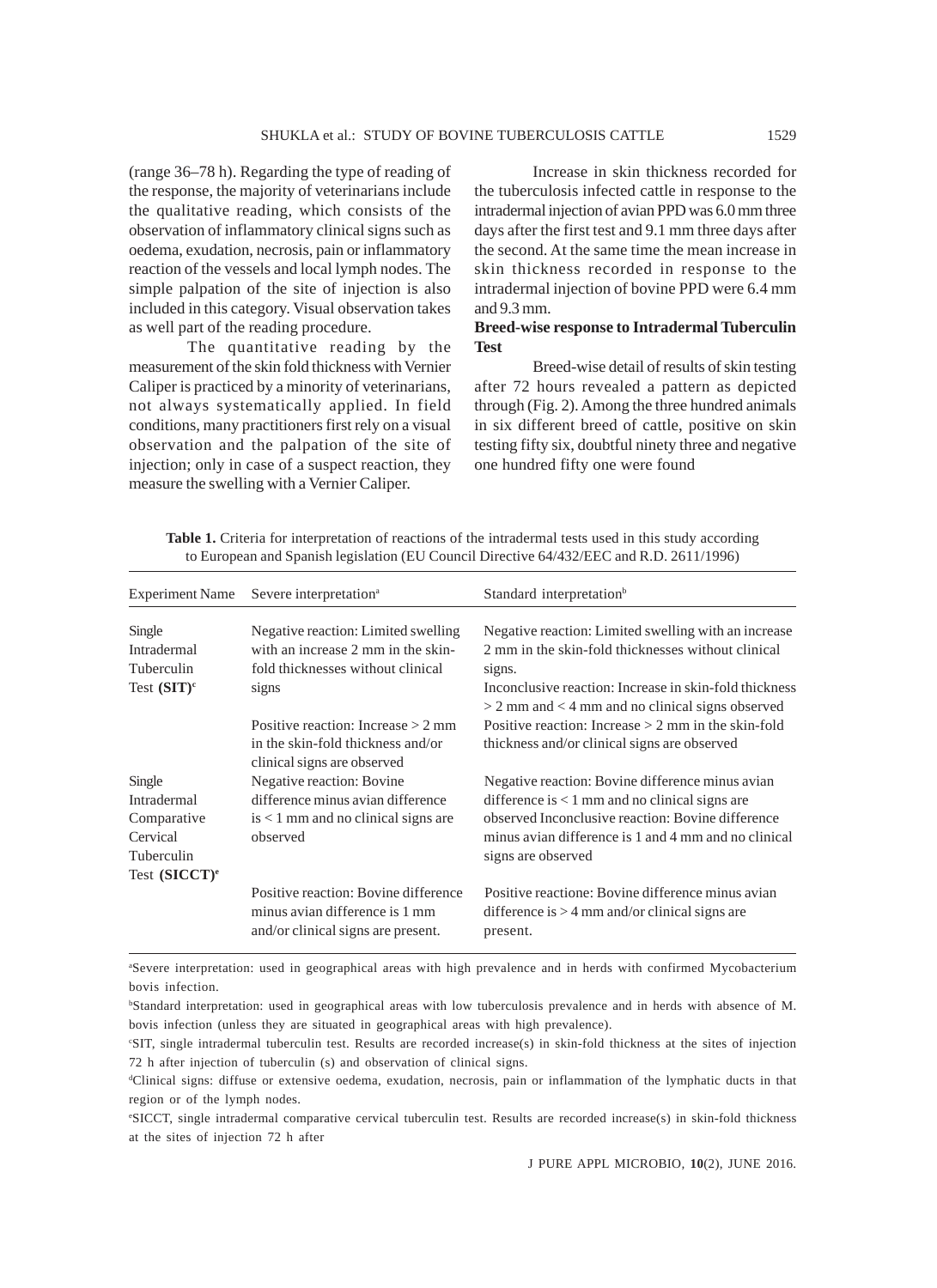

**Fig. 1.** Measuring skin flap with Vernier Caliper of T.B. Infected cattle

# **DISCUSSION**

Different workers have reported higher incidence of bovine tuberculosis with increased age20. It has been suggested that increased incidence of TB in older animals can be explained by a waning of protective capability in aging animals, as experimentally confirmed in the murine system. The higher incidence of the disease in older animals, may be due to prolonged close confinement with positive reactors. The increase in the likelihood of encountering *M. bovis* over a longer exposure period has been suggested $21, 22$ .

Identification of positive animal certain limitations associated to the immunological response against the infection and to the accuracy of the current diagnostic tools that are more evident at the final steps of the eradication process. The early detection and removal of positive animals reduces the risk from tuberculosis that they will become a source of infection for other cattle. These results have significant suggestions for farmers, national policy makers and bTB samples. We accept that the SICTT has a much higher sensitivity when used as a herd-level test. Private veterinary practitioners (PVPs) and farmers should be made aware of the increased risk associated with disease animal. These and earlier outcomes provide strong sign of bTB infection in some SICTT lacking reactor animals, in support of imperfect test sensitivity and residual bTB infection in individual animals in the Indian cattle population.

The use of tuberculin skin test is the most accurate method for diagnosis of bovine TB in cattle, therefore more studies should be



**Fig. 2.** Breed-wise response to Intradermal Tuberculin Test

implemented to further development. The intradermal tuberculin test has demonstrated to be an adequate diagnostic tool at herd level, and several countries have achieved the eradication based on this test. Future studies are essential to recognize the difference among cellular and humoral

immunities during the course of bTB infection. A number of studies have determined the contribution of Th1 and Th2 responses to the protective immunity and pathology of bovine tuberculosis infection<sup>23</sup>. A complete information of the skin test involved in all phases of the bovine TB immune response of naturally infected cattle is essential for the optimal exploitation of diagnosis and vaccination models.

# **CONCLUSION**

We should initiate on a priority basis, comprehensive disease surveillance and control program, keeping the public health risk. This situation poses a threat to the farm workers, animal handlers and the consumers of milk and milk products of the farm. Testing and eradication of the infected animals is the current method of control, though additional research is currently being explored in the areas of vaccinations and other possible preventative measures.

# **Conflict of Interest**

None of the authors of this paper have a financial or personal relationship with other people or organization that could inappropriately influence or bias the content of the paper.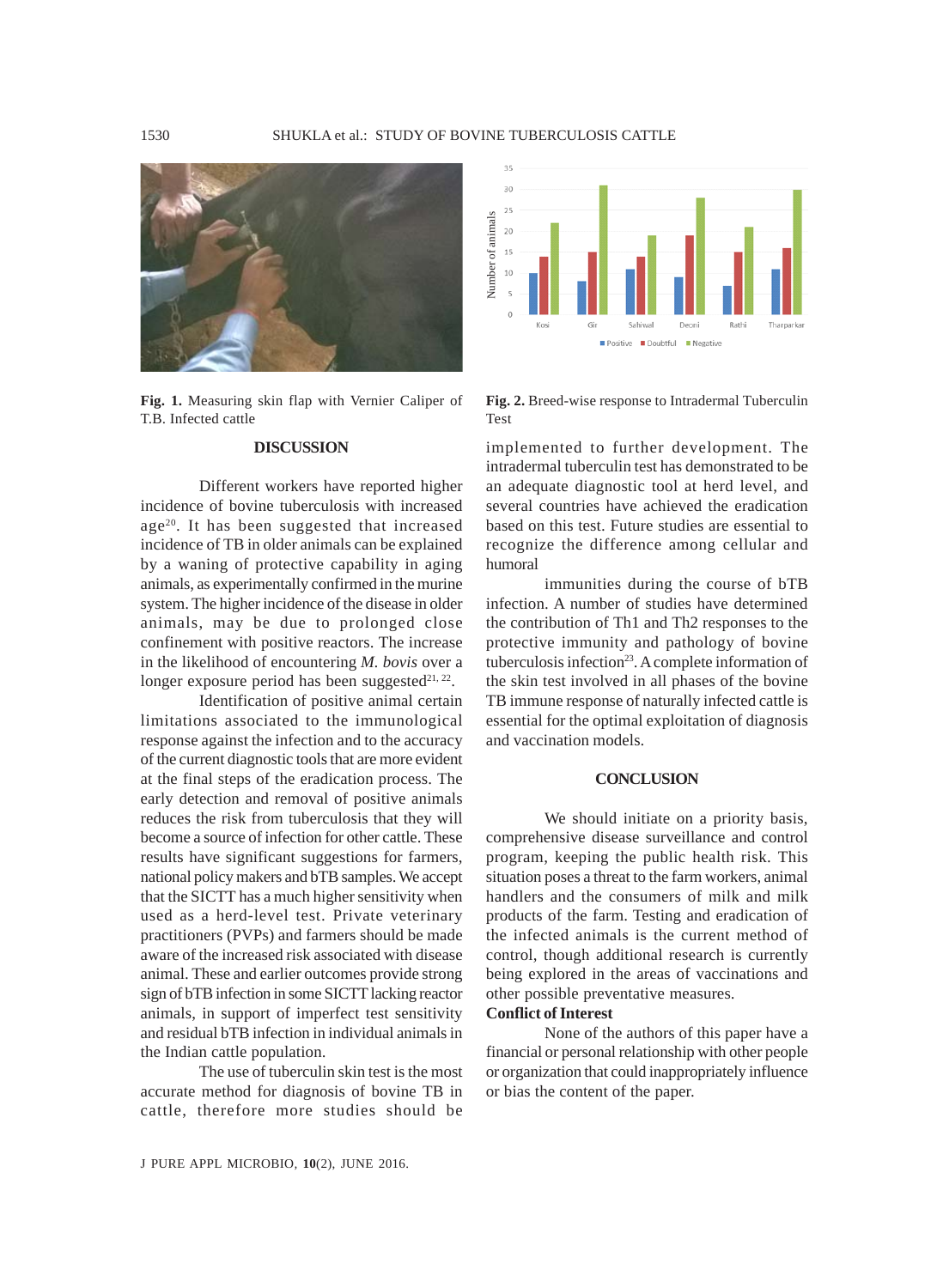#### **ACKNOWLEDGMENTS**

I thanks the study participants who contributed to this work and I appreciate the staff of IVRI, Izatnagar and dairy farm of Barsana, Mathura, Uttar Pradesh. This study was funded (SB/YS/LS-78/2013) by DST-SERB (Department of Science and Technology-Science and Engineering Research Board) New Delhi, and I am highly thankful to Indian Veterinary Research Institute (IVRI), Izatnagar, Bareilly for providing research place for this work.

#### **REFERENCES**

- 1. Caffrey, J.P. Status of bovine tuberculosis eradication programs in Europe. *Vet. Microbiol.* 1994; **40**: 1-4.
- 2. European Council, Consolidated (English) version of Council Directive 64/432/ EEC of 26 June 1964 on animal health problems affecting intra-Community trade in bovine animals and swine. Official. *J. Eur. Commun.* 2004; **121**: 1977–2012.
- 3. Seva, J., Sanes, J.M., Ramis, G., Masa, A., Quereda, J.J., Villarreal-Ramos B., Villar, D., Pallares, F.J. Evaluation of the single cervical skin test and interferon gamma responses to detect *Mycobacterium bovis* infected cattle in a herd co-infected with *Mycobacterium avium* subsp. Paratuberculosis. *Vet. Microbiol.* 2014; **171**: 139-146.
- 4. Aranaz, A., Juan, L. De., Bezos, J., Alvarez, J., Romero, B., Lozano, F., Paramio, J.L., Lopez-Sanchez, J., Mateos, A., Dominguez, L., Assessment of diagnostic tools for eradication of bovine tuberculosis in cattle co-infected with *Mycobacterium bovis* and *M. avium* sb sp. Paratuberculosis. *Vet. Res.* 2006 : **37** : 593–606.
- 5. Cousins, D.V., N. Florisson, A review of tests available for use in the diagnosis of tuberculosis in non-bovine species. *Rev. Sci. Tech. Off. Int. Epizoot.* 2005 : **24** : 1039–1059.
- 6. Rhodes, S.G., Gunn-Moore D., Boschiroli M.L., Schiller I., Esfandiari J., Greenwald R., Lyashchenko K.P., Comparative study of IFN- ³ and antibody tests for feline tuberculosis. *Vet. Immunology. Immunopathol*. 2011 : **144** : 129– 134.
- 7. Lyashchenko, K.P., Greenwald, R., Esfandiaria, J., Meylanb, M., Hengrave, I., Zanolarib, B.P., Antibody responses in New World camelids with tuberculosis caused by *Mycobacterium microti*. *Vet. Microbiol.* 2007 : **125** : 265–273.
- 8. Sauzullo, I., Mastroianni, C.M., Mengoni, F., Ermocida, A., Mascia, C., Salotti, A., Falciano, M., Vullo, V. The response for detection of latent tuberculosis infection in healthcare workers with discordant immunologic results. *J. Immunol. Methods.* 2014: **414** : 51–57.
- 9. Office Internationale des Epizooties, 2002. Manual of standards Diagnostic Tests and Vaccines. World Organisation for Animal Health Part 2 Section 2.3 Chapter 23.3 *(http:// www.oie.int/).*
- 10. Karlson, A.G. Nonspecific or cross-sensitivity reactions to tuberculin in cattle. *Adv. Vet. Sci.* 1962 : **7** : 148–175.
- 11. Monaghan, M.L., Doherty. M.L., Collins, J.D., Kazda, J.F., Quinn, P.J. The tuberculin test. *Vet. Microbiol.* 1994 : **40** : 111-124.
- 12. Hur, Y.G., Kang, Y.A., Jang, S.H., Hong, J.Y., Kim, A., Lee, S.A., Kim, Y., Cho, S.N., Adjunctive biomarkers for improving diagnosis of tuberculosis and monitoring therapeutic effects. *J. Infect.* 2015: **70** : 346-355.
- 13. Boadella, M., Gortazar, C., Acevedo, P., Carta, T., Martin-Hernando, M.P., Fuente, J.D.L., Vicente, J. Six recommendations for improving monitoring of diseases shared with wildlife: examples regarding mycobacterial infections in Spain. *Eur. J. Wild. Life. Res.* 2011: **57** : 697- 706.
- 14. Waters, W.R., Nonnecke, B.J., Palmer, M.V., Robbe-Austermann, S., Ban-nantine, J.P., Stabel, J.R., Whipple, D.L., Payeur, J.B., Estes, D.M., Pitzer, J.E., Minion, F.C., Use of different technique detection bovine tuberculosis infections in cattle by *M. bovis* and by *M. avium* subsp. avium and *M. avium* subsp. paratuberculosis. *Clin. Diagn. Lab. Immunol.* 2004, **11**: 729–735.
- 15. De la Rua-Domenech, R., Goodchild, A.T., Vordermeier, H.M., Hewinson, R.G., Christiansen, K.H., Clifton-Hadley, R.S. A review of the tuberculin tests, gamma-interferon assay and other ancillary diagnostic techniques. *Res. Vet. Sci*. 2006. **81**: 190–210.
- 16. European Pharmacopoeia, European Pharmacopoeia: Reference Work for the Quality Control of Medicines in Europe. Chapter 5.7. Monographs: Tuberculin Purified Protein Derivative, Avian: 04/2007:0535. *Tuberculin Purified Protein Derivative, Bovine*: 2007: 04/ 2007 : **0536** : 5129–5130.
- 17. World Organization for Animal Health, Manual of Diagnostic Tests and Vaccines for Terrestrial Animals, 2009. Chapter 2.4.7: Bovine Tuberculosis Adopted May 2009 *http:// www.oie.int/eng/normes/mmanual/2008/pdf/*

J PURE APPL MICROBIO*,* **10**(2), JUNE 2016.